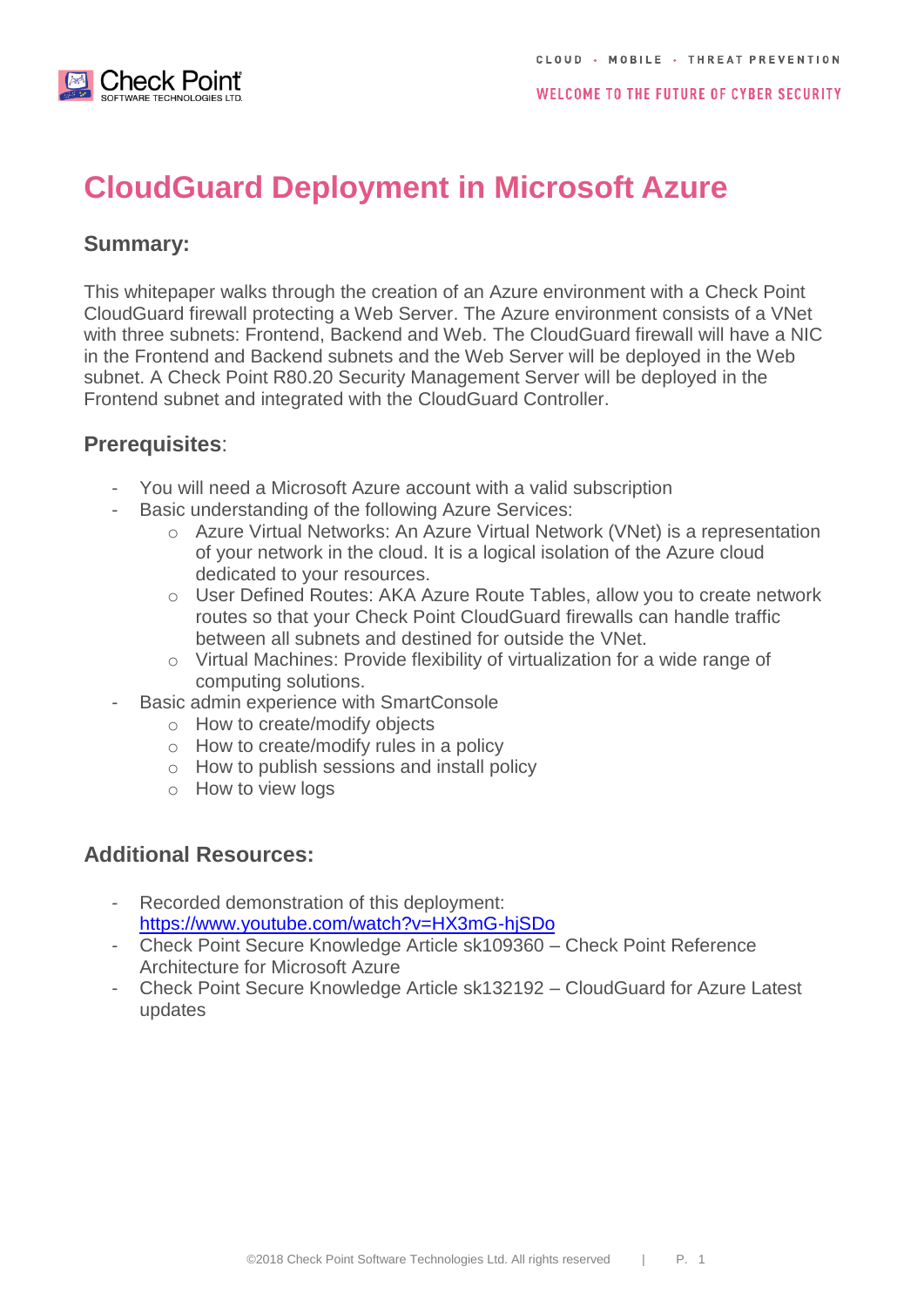# **Deployment Steps:**

- 1. How to create a Virtual Network with a Frontend subnet
	- a. Navigate to Virtual Networks and click **Create**
	- b. Name: myVNET
	- c. Address space: 10.0.0.0/16
	- d. Choose your subscription
	- e. Create new Resource Group: myVNET-RG
	- f. Location: West US
	- g. Subnet:
		- i. Name: Frontend
		- ii. Address range: 10.0.0.0/24
	- h. Leave the rest as default and click **Create**

| * Name<br>myVNET<br>* Address space <sup>®</sup><br>10.0.0.0/16<br>* Subscription<br>Pay-As-You-Go<br>* Resource group<br>(New) myVNET-RG<br>Create new<br>* Location<br>West US<br>Subnet<br>* Name<br>Frontend<br>* Address range <sup>®</sup><br>10.0.0.0/24<br>DDoS protection @<br>Basic () Standard<br>Service endpoints <sup>O</sup><br>Disabled<br>Enabled<br>Firewall<br><b>Disabled</b><br>Enabled | Create virtual network                     | □ |
|--------------------------------------------------------------------------------------------------------------------------------------------------------------------------------------------------------------------------------------------------------------------------------------------------------------------------------------------------------------------------------------------------------------|--------------------------------------------|---|
| 10.0.0.0 - 10.0.255.255 (65536 addresses)<br>10.0.0.0 - 10.0.0.255 (256 addresses)                                                                                                                                                                                                                                                                                                                           |                                            |   |
|                                                                                                                                                                                                                                                                                                                                                                                                              |                                            |   |
|                                                                                                                                                                                                                                                                                                                                                                                                              |                                            |   |
|                                                                                                                                                                                                                                                                                                                                                                                                              |                                            |   |
|                                                                                                                                                                                                                                                                                                                                                                                                              |                                            |   |
|                                                                                                                                                                                                                                                                                                                                                                                                              |                                            |   |
|                                                                                                                                                                                                                                                                                                                                                                                                              |                                            |   |
|                                                                                                                                                                                                                                                                                                                                                                                                              |                                            |   |
|                                                                                                                                                                                                                                                                                                                                                                                                              |                                            |   |
|                                                                                                                                                                                                                                                                                                                                                                                                              |                                            |   |
|                                                                                                                                                                                                                                                                                                                                                                                                              |                                            |   |
|                                                                                                                                                                                                                                                                                                                                                                                                              |                                            |   |
|                                                                                                                                                                                                                                                                                                                                                                                                              |                                            |   |
|                                                                                                                                                                                                                                                                                                                                                                                                              |                                            |   |
|                                                                                                                                                                                                                                                                                                                                                                                                              |                                            |   |
|                                                                                                                                                                                                                                                                                                                                                                                                              |                                            |   |
|                                                                                                                                                                                                                                                                                                                                                                                                              |                                            |   |
|                                                                                                                                                                                                                                                                                                                                                                                                              |                                            |   |
|                                                                                                                                                                                                                                                                                                                                                                                                              |                                            |   |
|                                                                                                                                                                                                                                                                                                                                                                                                              |                                            |   |
|                                                                                                                                                                                                                                                                                                                                                                                                              |                                            |   |
|                                                                                                                                                                                                                                                                                                                                                                                                              |                                            |   |
|                                                                                                                                                                                                                                                                                                                                                                                                              |                                            |   |
|                                                                                                                                                                                                                                                                                                                                                                                                              |                                            |   |
|                                                                                                                                                                                                                                                                                                                                                                                                              |                                            |   |
|                                                                                                                                                                                                                                                                                                                                                                                                              |                                            |   |
|                                                                                                                                                                                                                                                                                                                                                                                                              | <b>Create</b><br><b>Automation options</b> |   |

- 2. Add two more subnets to the Virtual Network
	- a. Click on **myVNET**
	- b. Navigate to Subnets and click on **new Subnet**
	- c. Name: Backend
	- d. Address range: 10.0.1.0/24
	- e. No Network Security Group
	- f. No Route tables
	- g. Click **OK**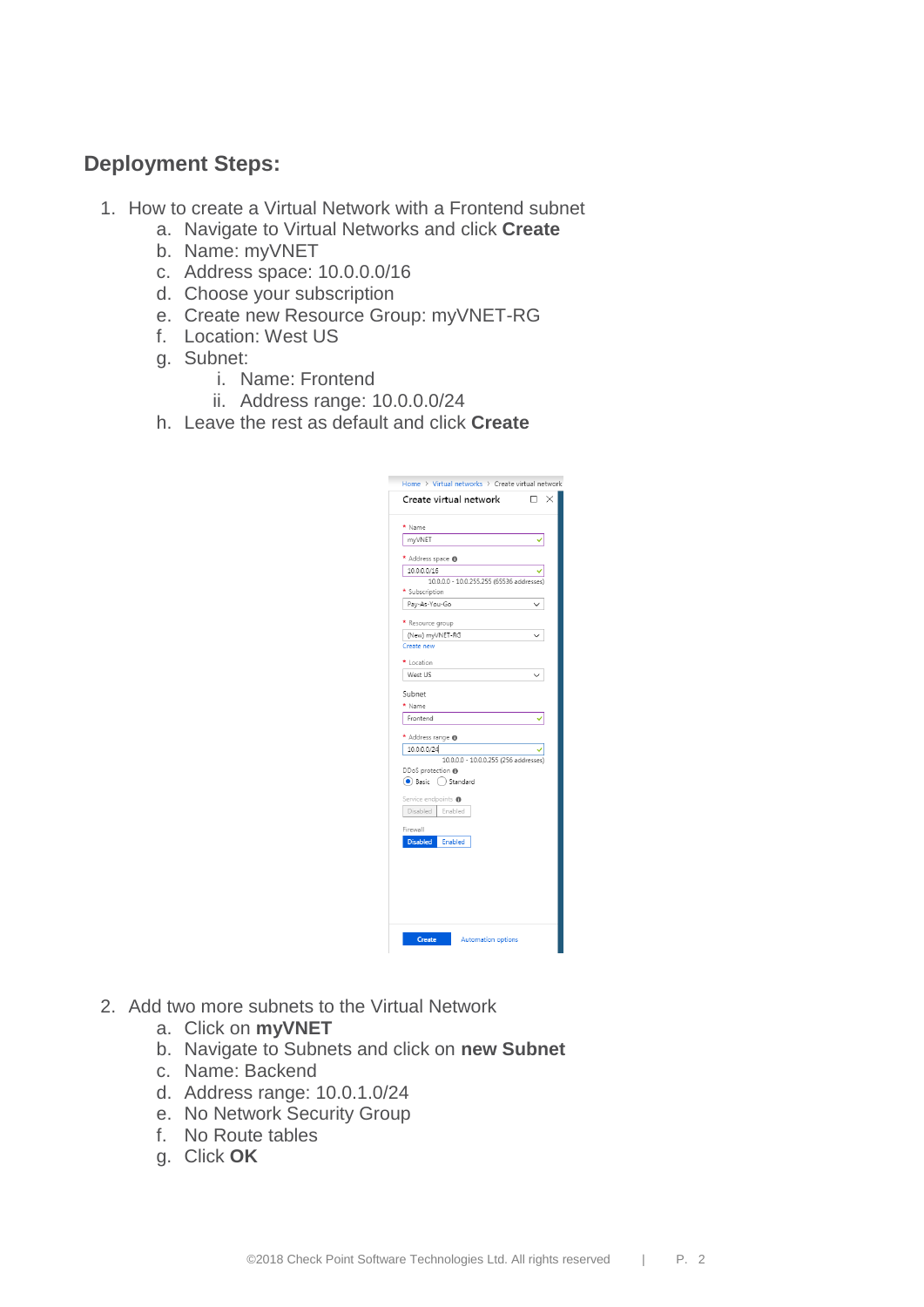| Add subnet<br>myVNET                                     | × |
|----------------------------------------------------------|---|
| * Name                                                   |   |
| Backend                                                  |   |
| * Address range (CIDR block) @                           |   |
| 10.0.1.0/24                                              |   |
| 10.0.1.0 - 10.0.1.255 (251 + 5 Azure reserved addresses) |   |
| Network security group                                   |   |
| None                                                     |   |
| Route table                                              |   |
| None                                                     |   |
| Service endpoints                                        |   |
| Services @                                               |   |
| 0 selected                                               |   |

- h. Click on **new Subnet**
- i. Name: Web
- j. Address range: 10.0.2.0/24
- k. No Network Security Group
- l. No Route tables (We will create this at a later time)

 $\overline{\mathbf{C}}$  or  $\overline{\mathbf{C}}$ 

m. Click **OK**

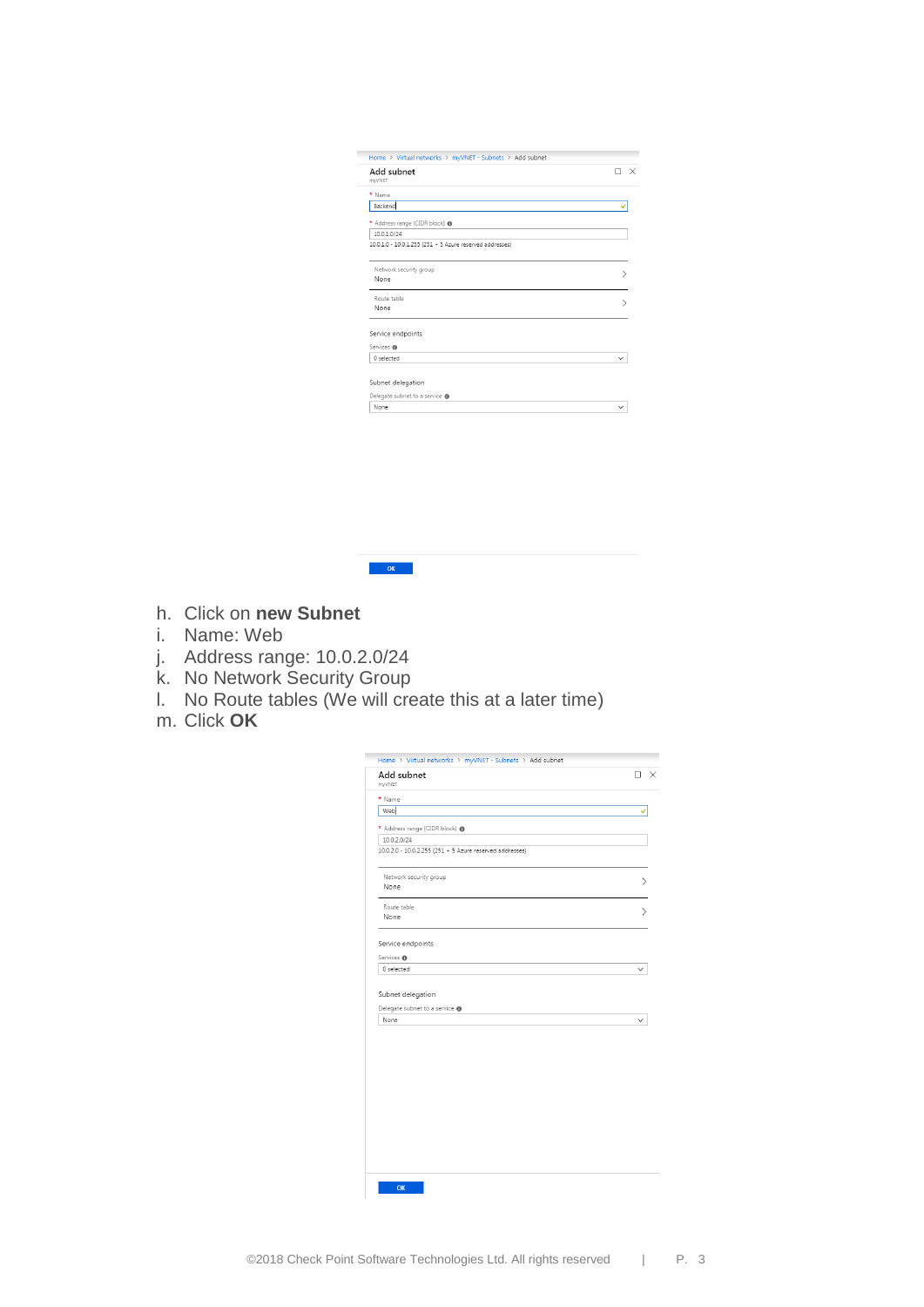- 3. How to deploy the R80.20 Management Server
	- a. Search the Marketplace for Check Point
	- b. Select Check Point Security Management and click **Create**
	- c. Server Name: CPmanagement
	- d. Authentication type: Password
	- e. Choose Subscription
	- f. Create Resource Group: CPmanagement-RG
	- g. Location: West US



- h. Click **OK**
- i. Check Point CloudGuard version: R80.20
- j. License type: Bring Your Own License
- k. Virtual machine size: 1x Standard D3 v2
- l. Allowed GUI clients 0.0.0.0/0
- m. Allow download from/upload to Check Point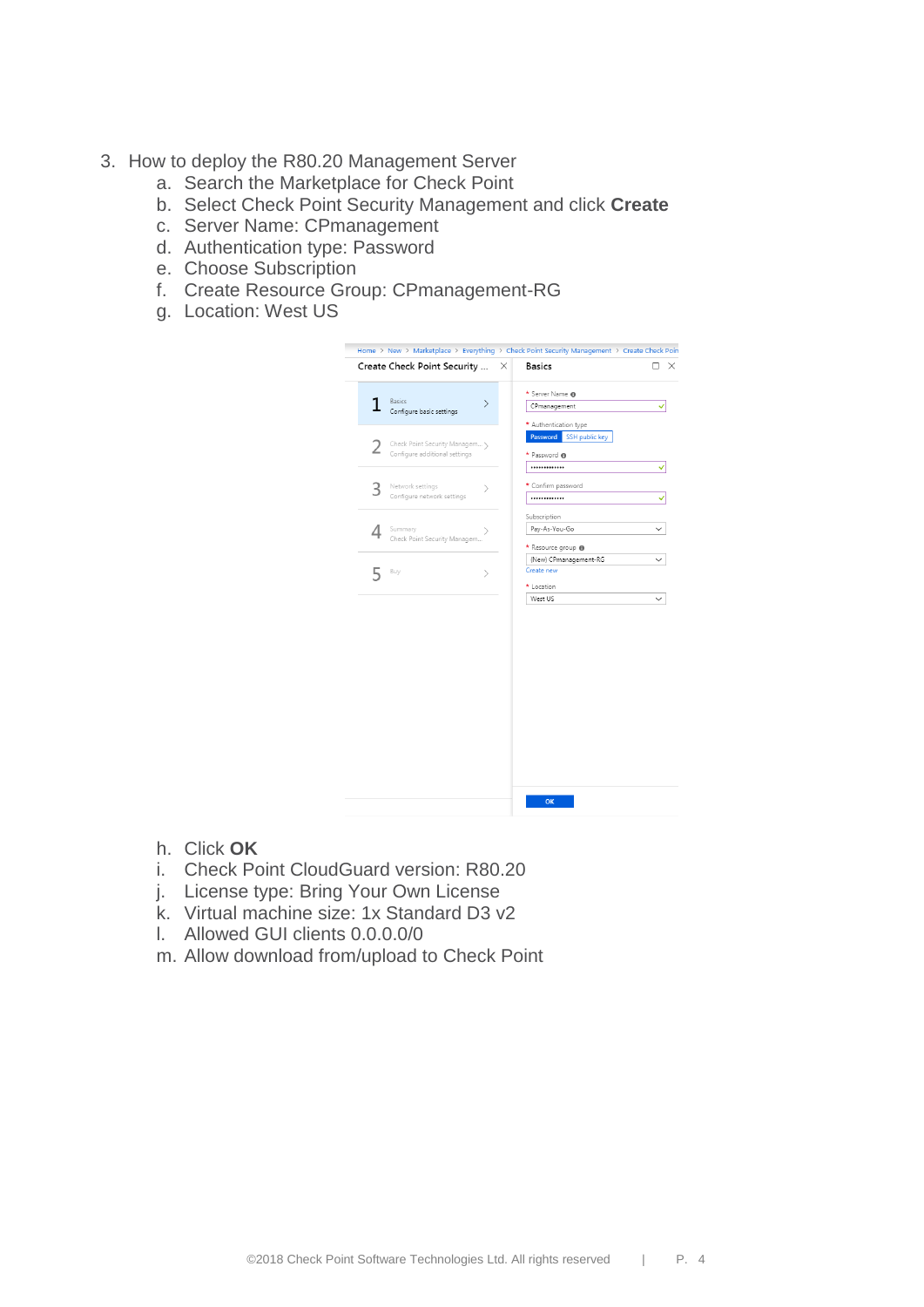| Create Check Point Security    | $\times$ | Security Management set □ ×                 |   |
|--------------------------------|----------|---------------------------------------------|---|
|                                |          | Check Point CloudGuard version @            |   |
| Basics<br>Done                 |          | R80.20                                      |   |
|                                |          | License type <sup>O</sup>                   |   |
| Check Point Security Managem > |          | Bring Your Own License                      |   |
| Configure additional settings  |          | ★ Virtual machine size @                    |   |
|                                |          | 1x Standard D3 v2                           | ⋋ |
| Network settings<br>⋋          |          |                                             |   |
| Configure network settings     |          | * Allowed GUI clients @                     |   |
|                                |          | 0.0.0.0/0                                   |   |
| Summary                        |          | Bootstrap script <sup>O</sup>               |   |
| Check Point Security Managem   |          | Select a file                               |   |
|                                |          | Allow download from/upload to Check Point @ |   |
| Buy<br>$\mathcal{P}$           |          | Yes<br>No                                   |   |
|                                |          | Additional disk space (GB) @                |   |
|                                |          |                                             |   |
|                                |          | 0                                           |   |
|                                |          |                                             |   |
|                                |          |                                             |   |
|                                |          |                                             |   |
|                                |          |                                             |   |
|                                |          |                                             |   |
|                                |          |                                             |   |
|                                |          |                                             |   |
|                                |          |                                             |   |
|                                |          |                                             |   |
|                                |          |                                             |   |
|                                |          |                                             |   |
|                                |          |                                             |   |
|                                |          |                                             |   |

- n. Click **OK**
- o. Virtual Network: myVNET
- p. Subnet: Frontend
- q. Once validation passes click **Create**

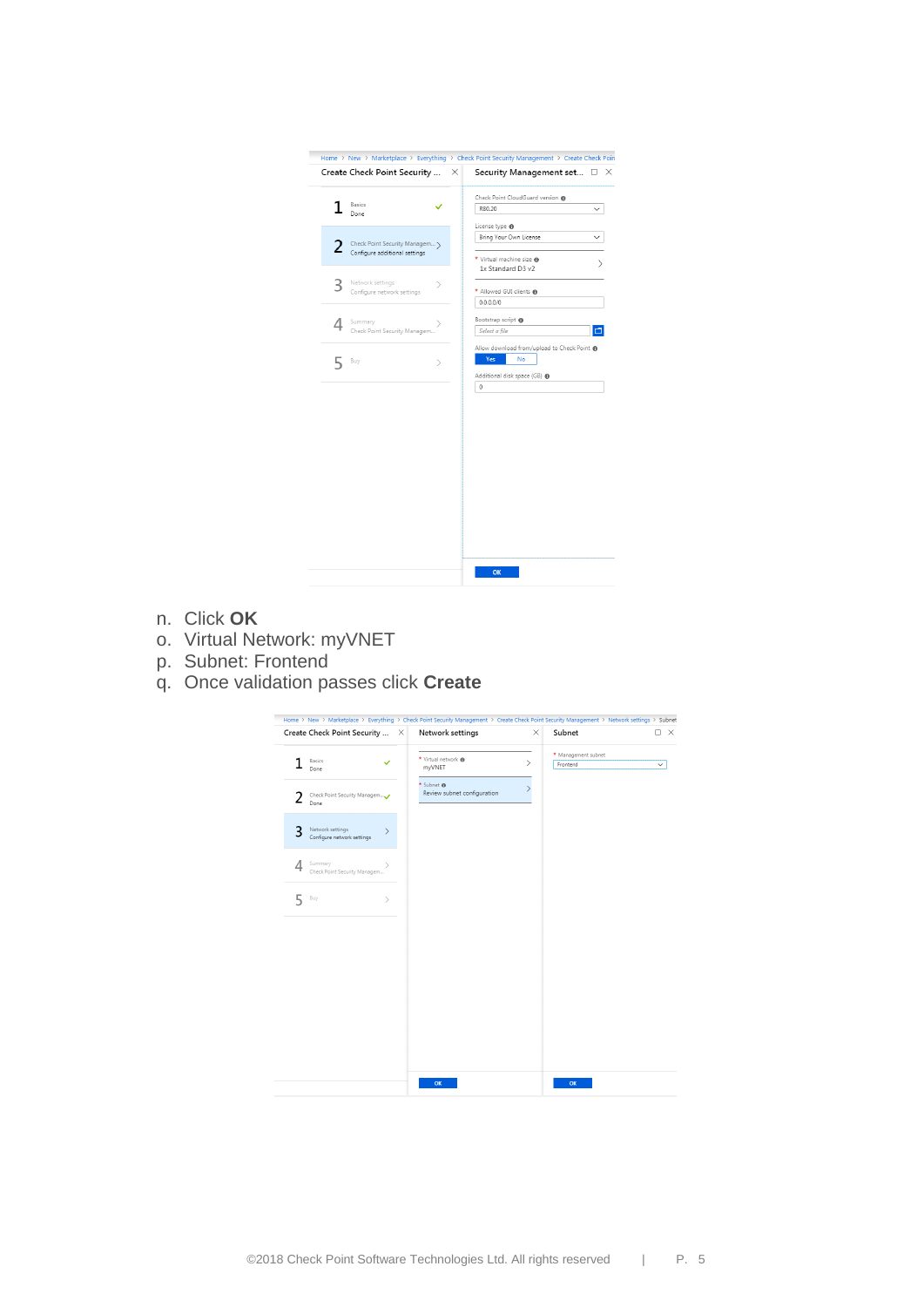- 4. How to deploy the CloudGuard firewall
	- a. Search Marketplace for Check Point
	- b. Select Check Point CloudGuard IaaS Single Gateway and click **Create**
	- c. VM Name: CPgateway
	- d. Authentication Type: Password
	- e. Choose Subscription
	- f. Create Resource Group: CPgateway-RG
	- g. Select Location and click **OK**



- h. Check Point CloudGuard Version: R80.10
- i. License Type: Bring Your Own License (Check Point gives default 15 day evaluation period)
- j. Virtual Machine Size: 1x Standard D3 v2
- k. Installation Type: Gateway only
- l. SIC key Vpn123456789
- m. Allow download from/upload to Check Point
- n. Click **OK**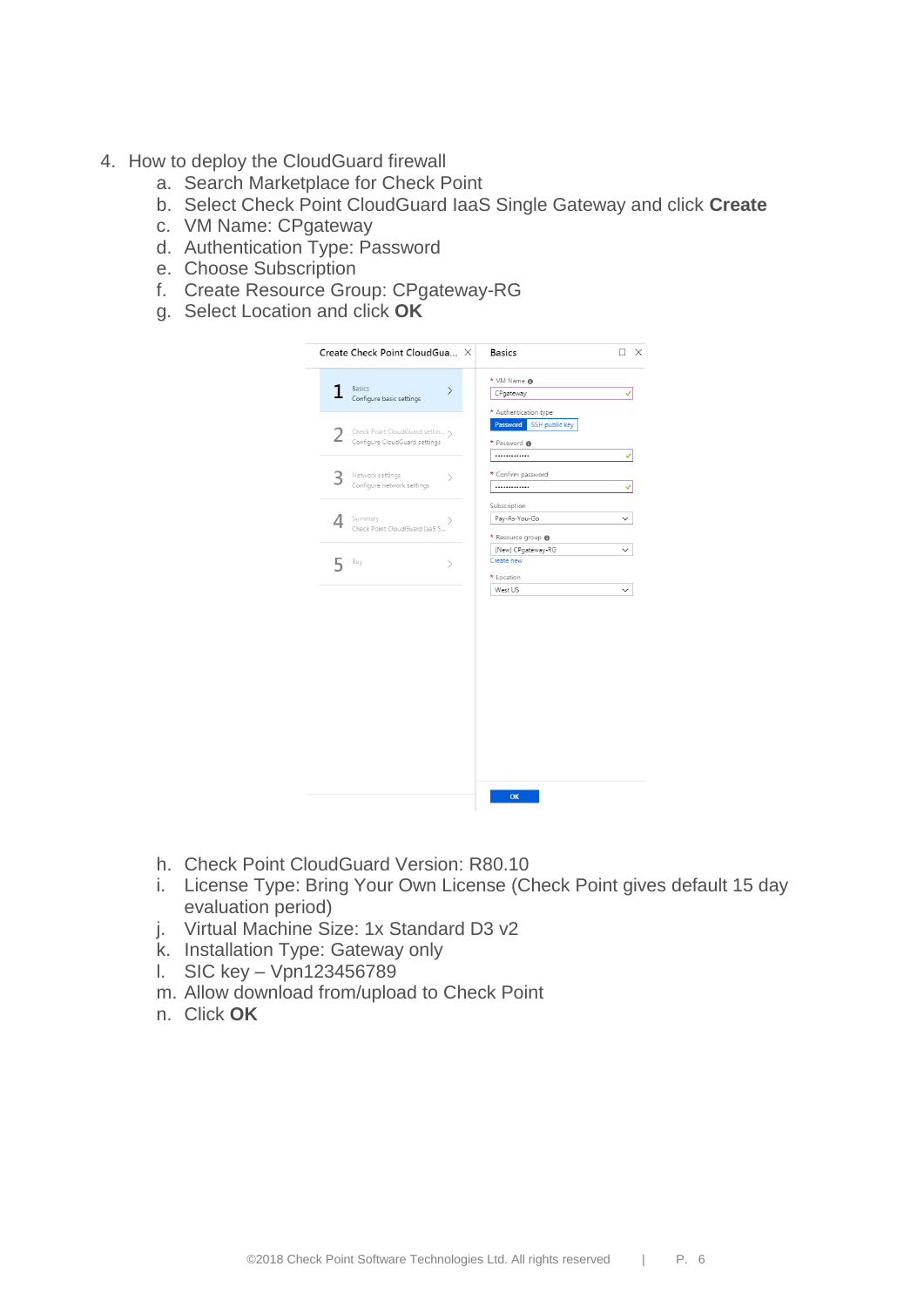|   | Create Check Point CloudGua X                  |   | CloudGuard settings                           | □ |
|---|------------------------------------------------|---|-----------------------------------------------|---|
|   |                                                |   | Check Point CloudGuard version                |   |
|   | Basics<br>Done                                 |   | R80.10                                        |   |
|   |                                                |   | License type <sup>O</sup>                     |   |
| 2 | Check Point CloudGuard settin >                |   | Bring Your Own License                        |   |
|   | Configure CloudGuard settings                  |   | ★ Virtual machine size ●<br>1x Standard D3 v2 |   |
|   | Network settings<br>Configure network settings | > | Installation type <sup>0</sup>                |   |
|   |                                                |   | Gateway only                                  |   |
| ⊥ | Summary                                        |   | * SIC key <b>O</b>                            |   |
|   | Check Point CloudGuard IaaS S                  |   |                                               |   |
|   |                                                |   | Bootstrap script <sup>0</sup>                 |   |
|   | Buy                                            | ↘ | Select a file                                 |   |
|   |                                                |   | Allow download from/upload to Check Point @   |   |
|   |                                                |   | Yes<br><b>No</b>                              |   |
|   |                                                |   | Additional disk space (GB) @                  |   |
|   |                                                |   | $\circ$                                       |   |
|   |                                                |   |                                               |   |
|   |                                                |   |                                               |   |
|   |                                                |   |                                               |   |
|   |                                                |   |                                               |   |
|   |                                                |   |                                               |   |
|   |                                                |   |                                               |   |
|   |                                                |   |                                               |   |
|   |                                                |   |                                               |   |
|   |                                                |   |                                               |   |
|   |                                                |   |                                               |   |
|   |                                                |   |                                               |   |
|   |                                                |   |                                               |   |

- o. Virtual Network: myVNET
- p. Frontend subnet: Frontend
- q. Backend subnet: Backend
- r. Click OK



s. Once validation passes click **Create**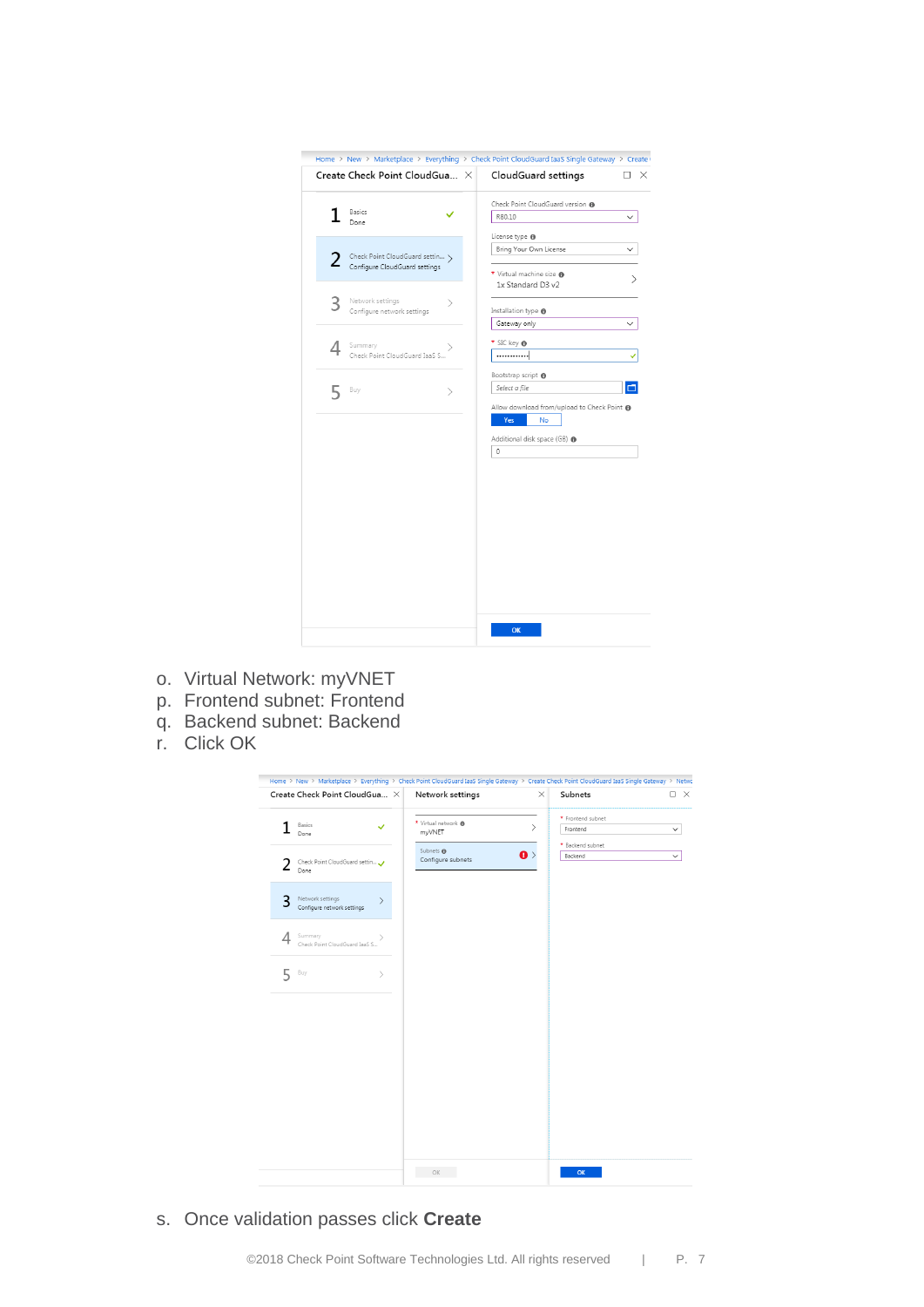- 5. Access Security Management Server Web UI to download SmartConsole
	- a. Use browser to navigate to: [https://YourMgmtPublicIP](https://yourmgmtpublicip/)
	- b. Click **Download** SmartConsole
- 6. How to create the gateway object in SmartConsole
	- a. Open R80.20 SmartConsole using credentials defined during creation and SMS Public IP

| SmartConsole <sup>®</sup><br>R80.20<br>٠        | admin<br>- ⊻ *<br>■ 104.42.210.122<br>Read Only | $\times$<br>٠<br>Demo Mode <sup>0</sup> |
|-------------------------------------------------|-------------------------------------------------|-----------------------------------------|
| Check Point <sup>.</sup><br><b>NOLOGIES LTD</b> |                                                 | $LOGIN \rightarrow$                     |

- b. Create a new gateway object
	- i. Name: cpgateway
	- ii. Platform: CloudGuard IaaS
	- iii. Gateway IP address: Static Use the gateway's frontend private IP  $(10.0.0.5)$
	- iv. Click **Next**
	- v. Initialize SIC
	- vi. Click **Next**
	- vii. Disable Anti-Spoofing on both NICs
		- i. Go to Network Management and double click **eth0 and eth1**
		- ii. Modify Topology and disable Anti-Spoofing on both interfaces. Anti-Spoofing is already done by Azure.

| -- General Properties<br>E Network Management       | Get Interfaces. . \ Edit   C Actions . @ Q Search   |     |         |                 | 2 idents |
|-----------------------------------------------------|-----------------------------------------------------|-----|---------|-----------------|----------|
| <b>III-NAT</b><br>- HTTPS inspection                | Name<br>Topology<br>IP.                             |     |         | <b>Comments</b> |          |
| -- HTTP/HTTPS Praxy                                 |                                                     |     |         |                 |          |
| E-ICAP Server<br>Platform Portal<br>Interface: ethD | $\sqrt{2}$ eth $0$<br>External<br>10.0.0.5/24       |     |         | $Q \odot x$     |          |
| Mail Transfer Age                                   |                                                     |     |         |                 |          |
| Ei-Logs<br>- Fetch Policy                           | <b>Topology Settings</b>                            |     |         | 90<br>×         |          |
| -- Optimizations                                    |                                                     |     |         |                 |          |
| - Hit Count<br>III - Other                          | leads To                                            |     |         |                 |          |
| Ger                                                 | · Internet (External) ·                             |     |         |                 |          |
|                                                     | <b>Override</b>                                     |     |         |                 |          |
| Qo!                                                 | · Internet (External)                               |     |         |                 |          |
| Adv                                                 | This Network Orderrial                              |     |         |                 |          |
|                                                     | JP Addresses behind this interface.                 |     |         |                 |          |
|                                                     | · Not defined                                       |     |         |                 |          |
|                                                     | Network defined by the interface IP and Net Mark    |     |         |                 |          |
|                                                     | Specific: No item selected.                         |     | - Wiew. |                 |          |
|                                                     | Interface leads to DMZ                              |     |         |                 |          |
|                                                     | Security Zone                                       |     |         |                 |          |
|                                                     | · User defined                                      |     |         |                 |          |
|                                                     | Specify Security Zone: No item selected.            |     |         |                 |          |
|                                                     | According to topology: ExternalZone                 |     |         |                 |          |
|                                                     | Anti-Spoofing                                       |     |         |                 |          |
|                                                     | R Perform Anti-Spoofing based on interface topology |     |         |                 |          |
|                                                     | Anti-Spoofing action is set to Prevent              |     |         |                 |          |
|                                                     | Don't check packets from: No dem selected.          |     |         | · View_         |          |
|                                                     | Spool Tracking:                                     | Log |         |                 | Cancel   |
|                                                     |                                                     |     |         |                 |          |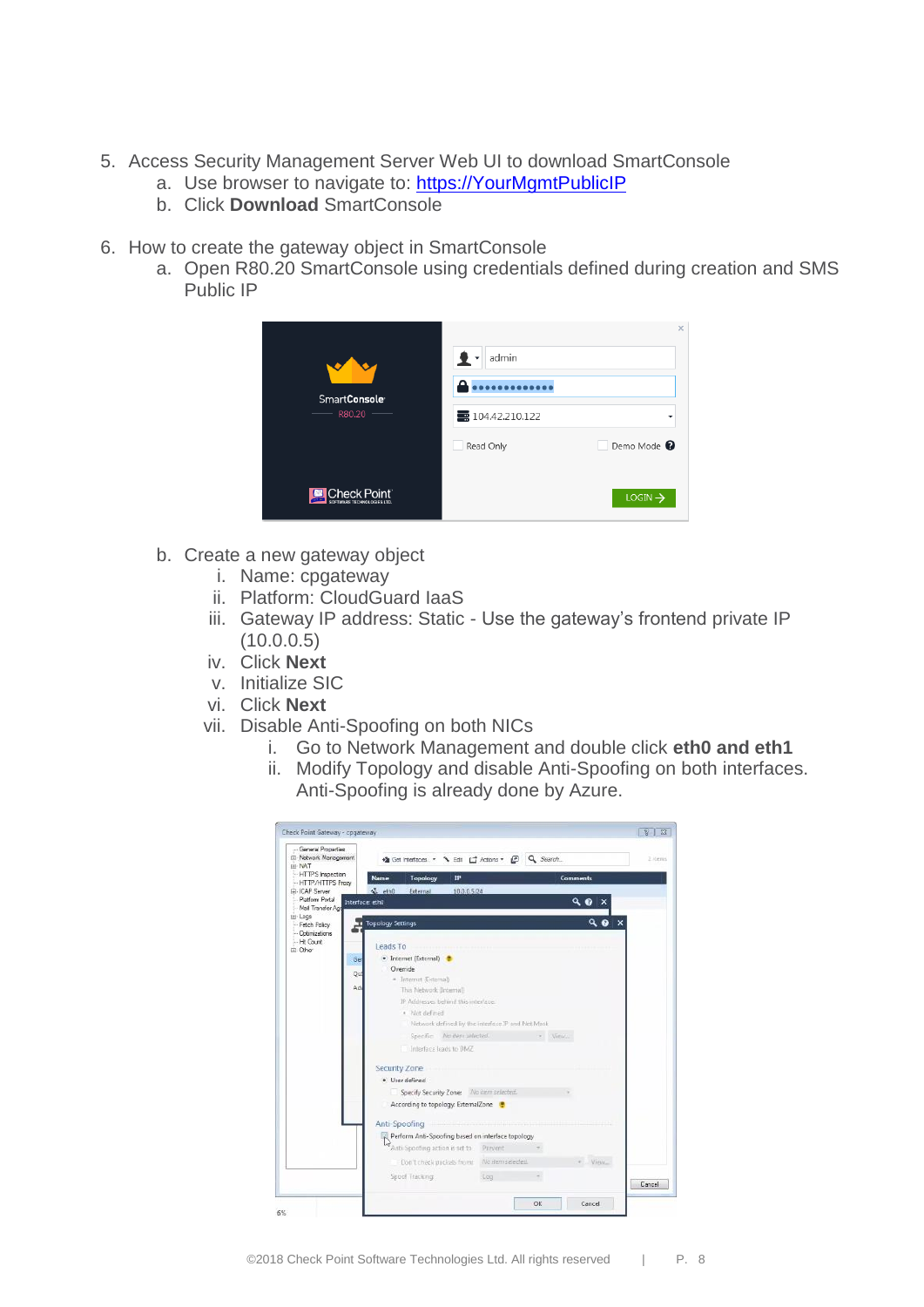- c. Create a permissive policy by changing Cleanup rule to:
	- i. Action: Accept
	- ii. Track: Log

 $\begin{vmatrix} 1 & \sqrt{2} \end{vmatrix}$  Cleanup  $\frac{1}{2}$   $\frac{1}{2}$  Any  $\bigoplus$  Accept  $\frac{1}{2}$   $\frac{1}{2}$   $\frac{1}{2}$   $\frac{1}{2}$   $\frac{1}{2}$   $\frac{1}{2}$   $\frac{1}{2}$   $\frac{1}{2}$   $\frac{1}{2}$   $\frac{1}{2}$   $\frac{1}{2}$   $\frac{1}{2}$   $\frac{1}{2}$   $\frac{1}{2}$   $\frac{1}{2}$   $\frac{1}{2}$   $\frac{1}{2}$   $\frac{1}{2}$   $\frac{1}{2}$   $\frac{1}{2}$   $\frac{1}{2}$   $\frac{1}{2}$   $*$  Any  $*$  Any  $# Any$  $\Box$  Log

- d. Install only Access Control policy
- 7. Access firewall Web UI to create a static route
	- a. Use browser to navigate to: [https://YourGWPublicIP](https://yourgwpublicip/)
	- b. Create route on firewall to route traffic destined for the Web Subnet through the internal firewall interface. This is required because the firewall is not directly connected to the Web Subnet
		- i. Navigate to IPv4 Static Routes
		- ii. Click **Add**
			- i. Destination: Web Subnet address space 10.0.2.0
			- ii. Subnet mask: 255.255.255.0
		- iii. Add Gateway IP
			- i. Using first address of the Backend subnet as it represents the Azure router – 10.0.1.1

| Destinations   | 10.0.2.0                                                                                                                                                      |            |  |
|----------------|---------------------------------------------------------------------------------------------------------------------------------------------------------------|------------|--|
| Subnet mask:   | 255.255.255.0                                                                                                                                                 |            |  |
| Next Hop Type: | Normal                                                                                                                                                        | ×          |  |
|                | Normal: Accept and forward packets.<br>Reject: Drop packets, and send unreochsbie messages.<br>Black Hole: Drop packets, but don't send unreachable messages. |            |  |
| Rank:          | ٥<br>Default: 60                                                                                                                                              |            |  |
| Local Scope:   | 回                                                                                                                                                             |            |  |
| Comment:       |                                                                                                                                                               |            |  |
| Add Gateway    |                                                                                                                                                               |            |  |
| Finge          | m                                                                                                                                                             |            |  |
| Add Gateway .  | Edit.<br>Delete                                                                                                                                               |            |  |
| Gateway        |                                                                                                                                                               | Priority - |  |
| 10.0.1         |                                                                                                                                                               | None       |  |
| 10011          |                                                                                                                                                               |            |  |
|                |                                                                                                                                                               |            |  |
|                |                                                                                                                                                               |            |  |

- 8. How to deploy the Web Server
	- a. Search the Marketplace for Nginx Bitnami
		- i. Select NGINX Open Source Certified by Bitnami
		- ii. Choose Subscription
		- iii. Resource Group: myVNET-RG
		- iv. Virtual machine name: myWeb
		- v. Region: West US
		- vi. Authentication type: Password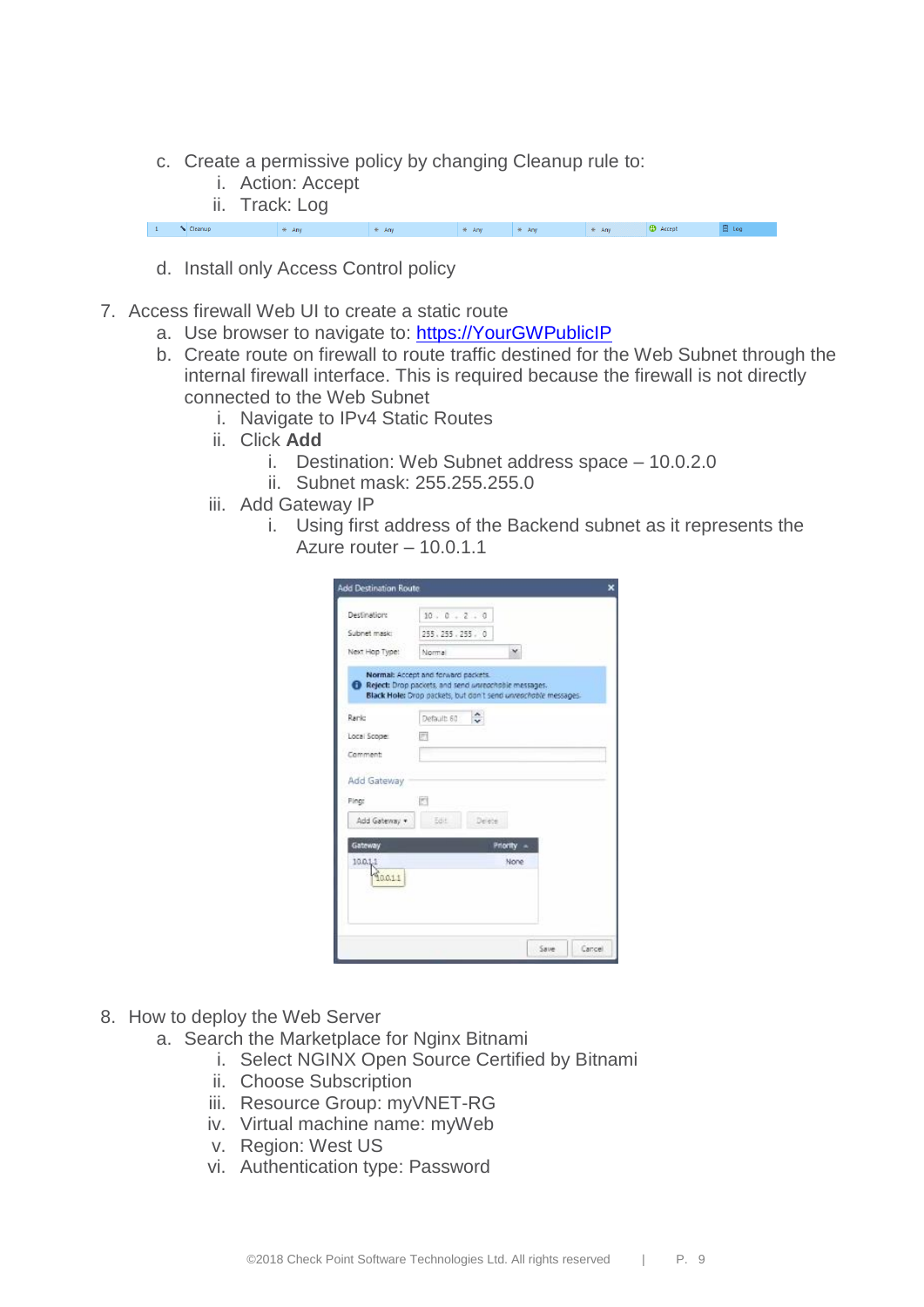| Create a virtual machine                                                    |                                                                                                                                  |              |
|-----------------------------------------------------------------------------|----------------------------------------------------------------------------------------------------------------------------------|--------------|
| customization.<br>Looking for classic VMs? Create VM from Azure Marketplace | Complete the Basics tab then Review + create to provision a virtual machine with default parameters or review each tab for full  |              |
| PROJECT DETAILS                                                             |                                                                                                                                  |              |
| resources.                                                                  | Select the subscription to manage deployed resources and costs. Use resource groups like folders to organize and manage all your |              |
| * Subscription @                                                            | Pay-As-You-Go                                                                                                                    |              |
| * Resource group @                                                          | my/VNET-RG                                                                                                                       |              |
|                                                                             | Create new                                                                                                                       |              |
| INSTANCE DETAILS                                                            |                                                                                                                                  |              |
| * Virtual machine name @                                                    | mvWeb                                                                                                                            |              |
| * Region @                                                                  | West US                                                                                                                          | $\checkmark$ |
| Availability options <sup>@</sup>                                           | No infrastructure redundancy required                                                                                            |              |
| * Image ®                                                                   | NGINX Open Source Certified by Bitnami                                                                                           | $\checkmark$ |
|                                                                             | Browse all images and disks                                                                                                      |              |
| $*$ Size $\Theta$                                                           | Standard A1 v2                                                                                                                   |              |
|                                                                             | 1 ycou, 2 GB memory                                                                                                              |              |
|                                                                             | Change size                                                                                                                      |              |
| ADMINISTRATOR ACCOUNT                                                       |                                                                                                                                  |              |
| Authentication type @                                                       | Dassword (<br>SSH public key                                                                                                     |              |
| * Username @                                                                | webadmin                                                                                                                         |              |
| * Password @                                                                |                                                                                                                                  | Ù            |
| * Confirm password @                                                        |                                                                                                                                  | Ù            |
|                                                                             |                                                                                                                                  |              |
|                                                                             |                                                                                                                                  |              |

- vii. Click **Next : Disks** and leave settings as default
- viii. Virtual network: myVNET
- ix. Subnet: Web
- x. Public IP: None
- xi. Network Security Group: None

| Basics                                                                        | Disks Networking Management Guest config Tags<br>Review + create                                                                   |  |
|-------------------------------------------------------------------------------|------------------------------------------------------------------------------------------------------------------------------------|--|
|                                                                               | Configure a new or existing virtual network for your VM as well as how your VM will be accessed on the virtual network. Learn more |  |
| NETWORK INTERFACE                                                             |                                                                                                                                    |  |
| When creating a virtual machine, a network interface will be created for you. |                                                                                                                                    |  |
| * Virtual network @                                                           |                                                                                                                                    |  |
|                                                                               | myVNET<br>Create new                                                                                                               |  |
|                                                                               |                                                                                                                                    |  |
| * Subnet O                                                                    | Web (10.0.2.0/24)                                                                                                                  |  |
|                                                                               | Manage subnet configuration                                                                                                        |  |
| Public IP ®                                                                   | None                                                                                                                               |  |
|                                                                               | Create new                                                                                                                         |  |
| Network security group                                                        | dasi: (a) Advanced                                                                                                                 |  |
|                                                                               | This VM image has preconfigured NSG rules                                                                                          |  |
| Configure network security group                                              | None                                                                                                                               |  |
|                                                                               | Create new                                                                                                                         |  |
|                                                                               |                                                                                                                                    |  |
|                                                                               | Och Och                                                                                                                            |  |
| Accelerated networking @                                                      | The selected image does not support accelerated networking.                                                                        |  |
|                                                                               |                                                                                                                                    |  |
|                                                                               |                                                                                                                                    |  |
|                                                                               |                                                                                                                                    |  |
|                                                                               |                                                                                                                                    |  |
|                                                                               |                                                                                                                                    |  |
|                                                                               |                                                                                                                                    |  |
|                                                                               |                                                                                                                                    |  |
|                                                                               |                                                                                                                                    |  |

- b. Click **Review + Create**
- c. Once validation passes click **Create**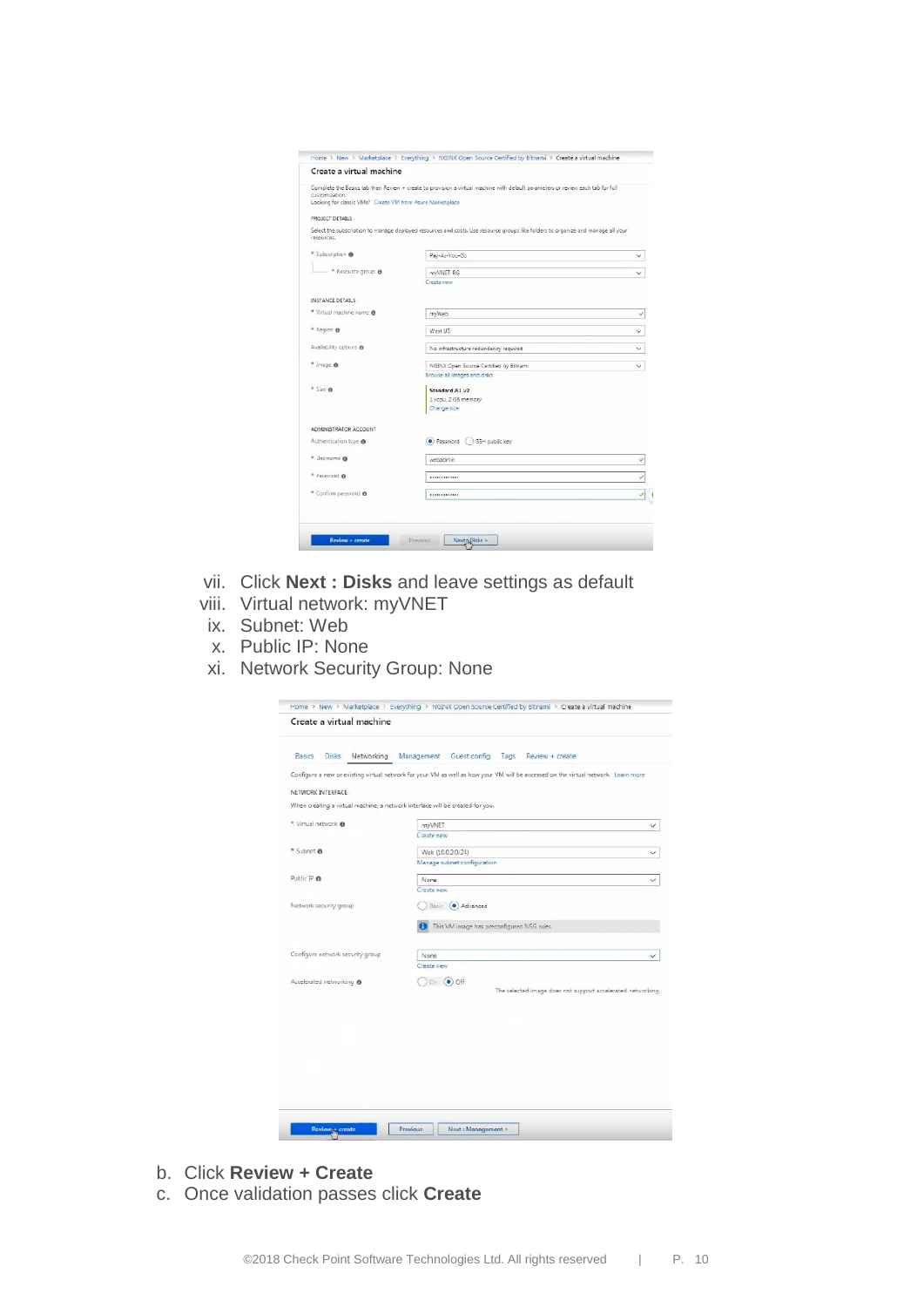- 9. How to create the User Defined Routes:
	- a. Navigate to Route Tables
	- b. Click **Create route table**
	- c. Name: myVNETroutes
	- d. Choose Subscription
	- e. Resource group: myVNET-RG
	- f. Location: West US
	- g. Click **Create**
	- h. Once created, Navigate to Routes:
	- i. Click **Add**
		- i. Route name: Intra\_VNET
		- ii. Address prefix: 10.0.0.0/16
		- iii. Next hop type: Virtual Appliance
		- iv. Next hop address: Internal NIC of the firewall (10.0.1.4)
		- v. Click **OK**
	- j. Click **Add**
		- i. DefaultGW
		- ii. Address prefix: 0.0.0.0/0
		- iii. Next hop type: Virtual Appliance
		- iv. Next hop address: Internal NIC of the firewall (10.0.1.4)
		- v. Click **OK**
	- k. Navigate to Subnets
		- i. Click **Associate**
		- ii. Virtual Network: myVNET
		- iii. Subnet: Web
		- iv. Click **OK**
- 10.Defining Networks that sit behind internal NIC of firewall
	- a. Edit cpgateway object
	- b. Navigate to Network Management
		- i. Modify Topology and Select Override
			- i. Leads to Specific Networks
			- ii. Create new address range object
				- i. Name: Internal Subnets
				- ii. First IP Address: 10.0.1.1
				- iii. Last IP Address: 10.0.2.255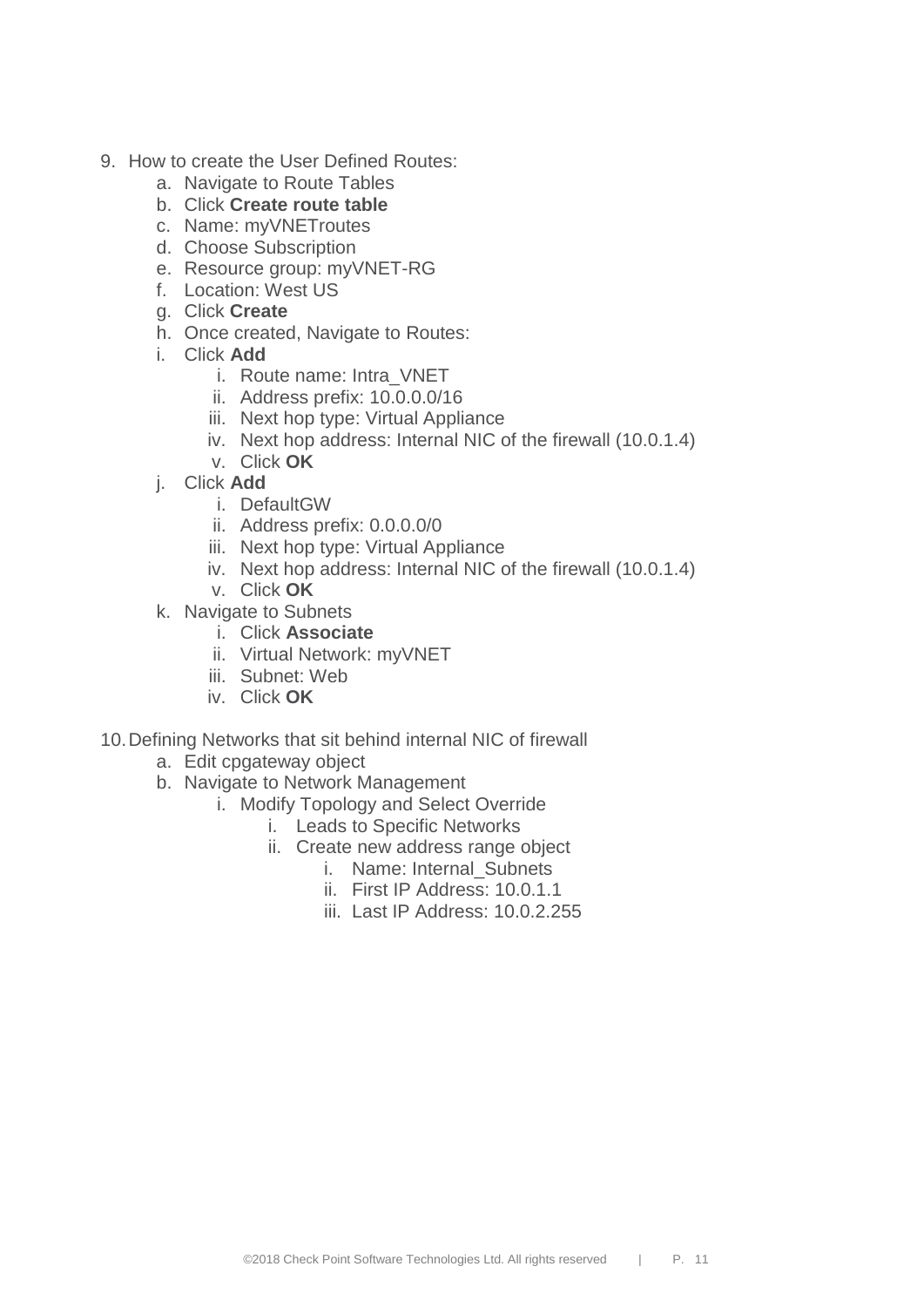| - General Properties<br>Ei-Network Management  |                      |                         | ● Get interfaces. • V Edt □ Actions • 回 Q Search  |                          |               | 2-tenis |
|------------------------------------------------|----------------------|-------------------------|---------------------------------------------------|--------------------------|---------------|---------|
| Ei-NAT<br>HTTPS inspection                     | Name                 | Topology                | IP                                                | <b>Comments</b>          |               |         |
| -- HTTP/HTTPS Praxy<br>E-ICAP Server           | $E$ $eth0$           | External                | 10.0.0.5/24                                       |                          |               |         |
| - Platform Portal<br>Mail Transfer Age         | Interface: eth1      |                         |                                                   |                          | 90<br>×       |         |
| El-Logs<br>-- Fetch Policy<br>-- Optimizations | In Topology Settings |                         |                                                   |                          | Q<br>$\times$ |         |
| -Hit Count                                     | Leads To             |                         |                                                   |                          |               |         |
| 国·Other<br>Ger                                 |                      | This Network (Internal) | e                                                 |                          |               |         |
| Qo!                                            |                      | · O New Address Range   |                                                   | $Q \odot x$              |               |         |
|                                                |                      |                         |                                                   |                          |               |         |
| Ad.                                            |                      | ш                       | <b>Internal Subnets</b><br>Enter Object Convinent |                          |               |         |
|                                                |                      | General                 | TPv4                                              |                          |               |         |
|                                                |                      | NAT                     | First IP address:                                 | 10.0.1.1                 |               |         |
|                                                |                      |                         | Last IP address: *                                | 10.0.2.255               |               |         |
|                                                | Secur                |                         |                                                   |                          |               |         |
|                                                | $\bullet$ U          |                         | <b>IPv6</b>                                       |                          |               |         |
|                                                |                      |                         | First IPv6 address:                               |                          |               |         |
|                                                | Α                    |                         | Last IPv6 address:                                |                          |               |         |
|                                                | Anti-S               |                         |                                                   |                          |               |         |
|                                                | P <sub>1</sub>       |                         | Add Tag                                           |                          |               |         |
|                                                | á                    |                         |                                                   |                          |               |         |
|                                                |                      |                         |                                                   | Cancel<br>$\mathbb{R}^p$ | icvr          |         |
|                                                |                      | Spool Tracking          | Log                                               |                          |               |         |
|                                                |                      |                         |                                                   |                          |               | Cancel  |

- 11.Update Access Control Policy
	- a. New rule:
		- i. Name: Traffic to web server
		- ii. Destination: cpgateway object
		- iii. Service: http & https
		- iv. Action: Accept
		- v. Track: Log
	- b. New rule below this
		- i. Name: SSH to all
		- ii. Service: ssh
		- iii. Action: Accept
		- iv. Track: Log

| No. | <b>Name</b>           | Source, | <b>Destination</b> | <b>VPN</b> | Services & Applications Action |                 | Track   | Install On            |
|-----|-----------------------|---------|--------------------|------------|--------------------------------|-----------------|---------|-----------------------|
|     | Traffic to web server | Arry.   | m cpgateway        | # Arty     | <b>Rd</b> http:<br>the hitps   | Accept          | E Log   | <b>Policy Targets</b> |
|     | SSH to all            | Any     | # Any              | # Arry     | <b>二 SSR</b>                   | <b>C</b> Accept | $E$ Log | # Policy Targets      |
|     | Cleanup rule          | # Any   | # Any              | 单 Arry     | # Any                          | <b>Drop</b>     | $E$ Log | # Policy Targets      |

- c. New NAT rule
	- i. Original Source: Any
	- ii. Original Destination: cpgateway object
	- iii. Original Services: http
	- iv. Translated Source: Original
	- v. Translated Destination: Create host object called WebServer with IP address of the Web server 10.0.2.4 (depends)
	- vi. Translated Services: Original

p mgate  $\sqrt{*}$  Any  $=$  Original

d. Install Access Control policy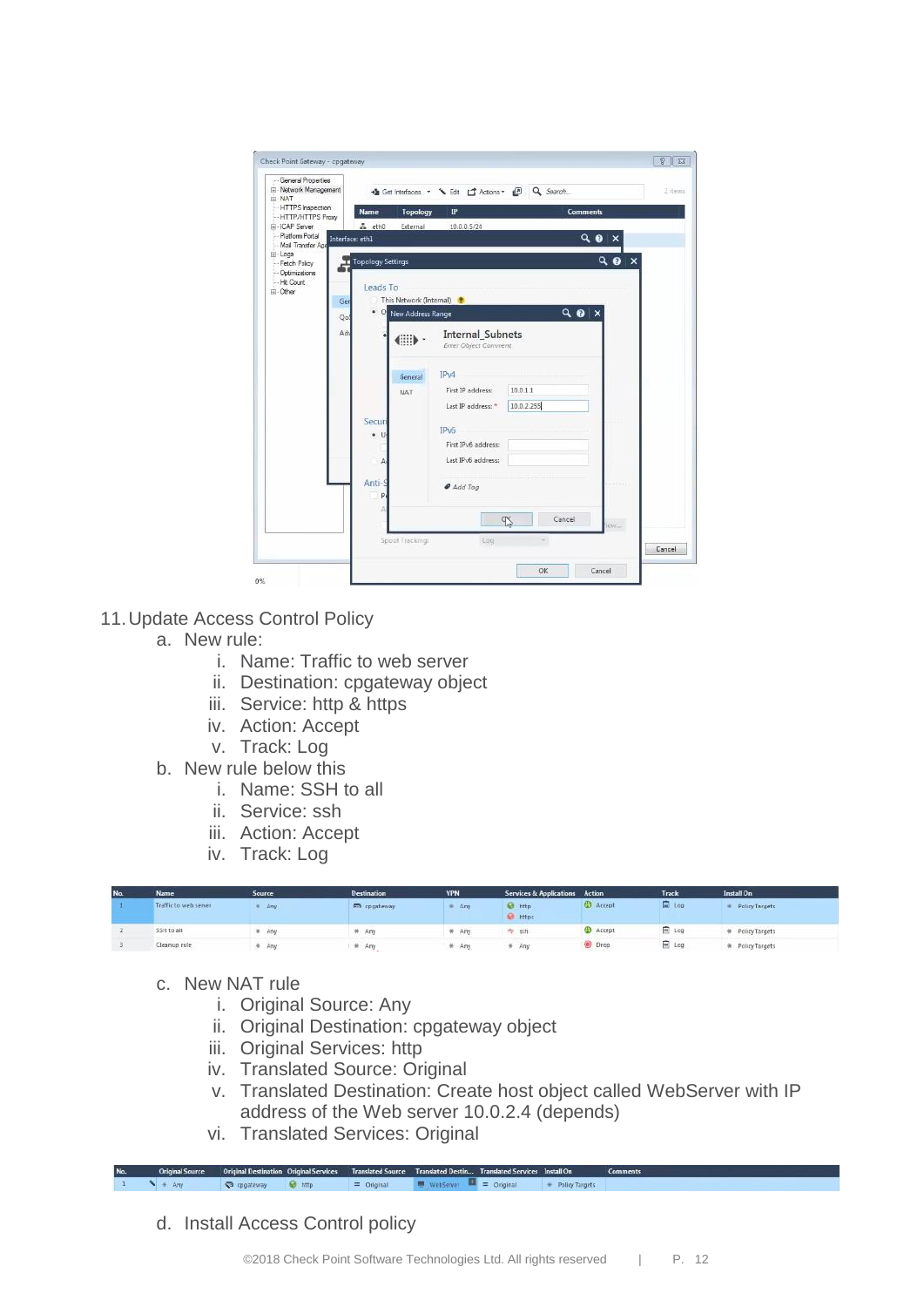12.Use a browser to navigate to the Public IP address of the firewall. Filter for http traffic in SmartConsole to see what is happening.

| A CP gateway - Microsoft Azure X   D Gaia                                                                                                                                                                                      | $x = 2$ Gein                                          | X     Bitnami: Open Source: Simplified X   +                                                  |                                                                                           |        |                  |
|--------------------------------------------------------------------------------------------------------------------------------------------------------------------------------------------------------------------------------|-------------------------------------------------------|-----------------------------------------------------------------------------------------------|-------------------------------------------------------------------------------------------|--------|------------------|
| $\leftarrow$ $\rightarrow$ C © Not secure   168.62.30.0                                                                                                                                                                        |                                                       |                                                                                               |                                                                                           |        | ☆ ○ 24 回         |
| E Apps   C (T   D Outlook Web App   C   Open Service Request   O Webs   % Login   Smpleon   Dempform Wiki   @ https://edubatedon   200   Capin   Conginering   C   Calceme   C   URL Compositation   2   URL Compositation   2 |                                                       |                                                                                               |                                                                                           |        |                  |
|                                                                                                                                                                                                                                | <b>Congratulations!</b><br><b>NGIMX</b>               | You are now running<br>Bitnami NGINX Open<br>Source 1.14.1-0 in the<br>Microsoft Azure Cloud. | $\odot$<br>Quick Start Guide<br>$\odot$<br>Access phpMyAdmin<br>Bitnami Documentation (a) |        |                  |
|                                                                                                                                                                                                                                |                                                       |                                                                                               | $\odot$<br><b>Bitnami Forums</b>                                                          |        |                  |
|                                                                                                                                                                                                                                |                                                       |                                                                                               | Learn more about the Bitnami Library.                                                     |        |                  |
|                                                                                                                                                                                                                                |                                                       | V Folive G+                                                                                   | $\frac{1}{2}$ Like 6.7K                                                                   |        |                  |
|                                                                                                                                                                                                                                |                                                       |                                                                                               |                                                                                           |        |                  |
|                                                                                                                                                                                                                                |                                                       |                                                                                               |                                                                                           |        |                  |
|                                                                                                                                                                                                                                |                                                       |                                                                                               |                                                                                           |        |                  |
|                                                                                                                                                                                                                                |                                                       |                                                                                               |                                                                                           |        |                  |
|                                                                                                                                                                                                                                |                                                       |                                                                                               |                                                                                           |        |                  |
|                                                                                                                                                                                                                                |                                                       |                                                                                               |                                                                                           |        |                  |
|                                                                                                                                                                                                                                |                                                       |                                                                                               |                                                                                           |        |                  |
|                                                                                                                                                                                                                                |                                                       |                                                                                               |                                                                                           |        |                  |
|                                                                                                                                                                                                                                |                                                       |                                                                                               |                                                                                           |        |                  |
|                                                                                                                                                                                                                                |                                                       |                                                                                               |                                                                                           |        |                  |
|                                                                                                                                                                                                                                |                                                       |                                                                                               |                                                                                           |        |                  |
|                                                                                                                                                                                                                                |                                                       |                                                                                               |                                                                                           |        |                  |
|                                                                                                                                                                                                                                |                                                       |                                                                                               |                                                                                           |        |                  |
|                                                                                                                                                                                                                                |                                                       |                                                                                               |                                                                                           |        |                  |
|                                                                                                                                                                                                                                |                                                       |                                                                                               |                                                                                           |        |                  |
|                                                                                                                                                                                                                                |                                                       |                                                                                               |                                                                                           |        |                  |
| Log Details                                                                                                                                                                                                                    |                                                       |                                                                                               |                                                                                           |        | $ \Box$ $\times$ |
|                                                                                                                                                                                                                                |                                                       |                                                                                               |                                                                                           |        |                  |
|                                                                                                                                                                                                                                |                                                       |                                                                                               |                                                                                           |        |                  |
| ₩                                                                                                                                                                                                                              | Accept                                                |                                                                                               |                                                                                           |        |                  |
|                                                                                                                                                                                                                                | http Traffic Accepted from 73.189.204.161 to 10.0.0.5 |                                                                                               |                                                                                           |        |                  |
|                                                                                                                                                                                                                                |                                                       |                                                                                               |                                                                                           |        |                  |
| <b>Details</b>                                                                                                                                                                                                                 | Matched Rules                                         |                                                                                               |                                                                                           |        |                  |
| Log Info                                                                                                                                                                                                                       |                                                       | ×                                                                                             | Policy                                                                                    |        | ×                |
| Origin                                                                                                                                                                                                                         | co cpgateway                                          |                                                                                               | Action                                                                                    | Accept |                  |
|                                                                                                                                                                                                                                | ⊙ Today, 17:21:17                                     |                                                                                               | Policy Management                                                                         | cpmgmt |                  |
| Time                                                                                                                                                                                                                           |                                                       |                                                                                               |                                                                                           |        |                  |

Policy Name

Policy Date

Layer Name

**NAT** 

 $\mathcal{A}_i$ 

Access Rule Name

Access Rule Number

Xlate (NAT) Source Port 0

Xiate (NAT) Destination  $\bigcup_{\mathcal{C}}$  0

NAT Additional Rule Nu...

NAT Rule Number

Actions Report Log Standard

Network

 $\overline{1}$ 

Xiate (NAT) Destination IP WebServer (10.0.2.4)

Today, 17:20:00

Traffic to web server

Xlate (NAT) Destination Port

Report Log to Check Point

Blade

Type

Traffic

Source

Source Port

Source Zone

Destination

Service

Interface

Destination Zone

Product Family

**E41** Firewall

**D** Access

 $\sim$  Connection

more

cpgateway (10.0.0.5)

60399

External

Internal

 $t$  eth $0$ 

http (TCP/80)

→ c-73-189-204-161.hsd1.ca.comcas..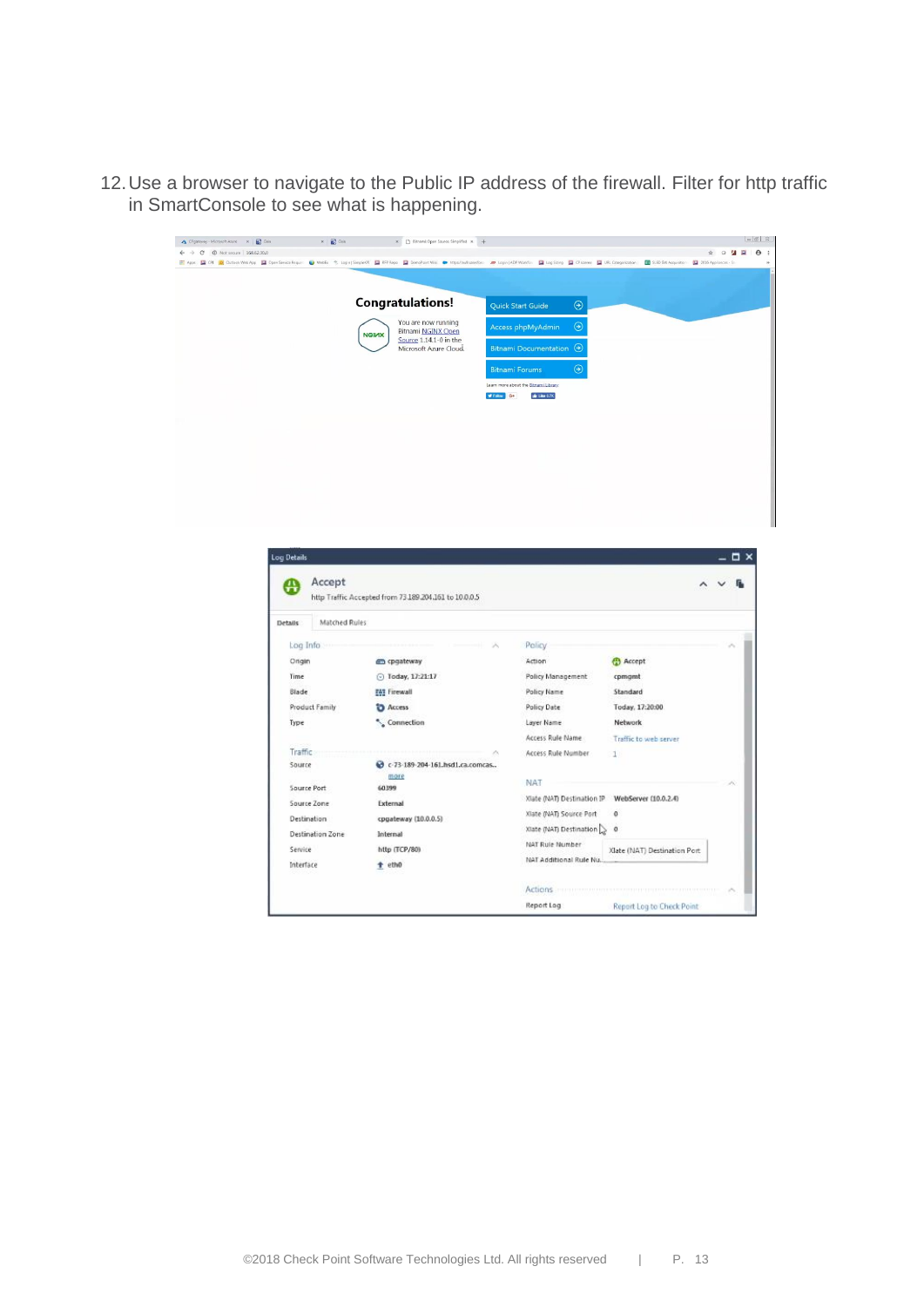#### 13.How to integrate the CloudGuard Controller

- a. Activate CloudGuard Controller on Management Server
	- i. Use putty to ssh to Management Server
		- ii. Type **cloudguard on** in expert mode



- b. Go to Azure Portal to create the authentication method which the SMS will use to access Azure environment
- c. Navigate to Azure Active Directory
	- i. Navigate to Properties and Copy the directory ID

| Home > Default Directory - Properties                    |                                                                                                                                                                                   |
|----------------------------------------------------------|-----------------------------------------------------------------------------------------------------------------------------------------------------------------------------------|
| Default Directory - Properties<br>Azure Active Directory |                                                                                                                                                                                   |
| ĸ<br>$\Box$ Search (Ctrl+/)                              | 日 Save X biscard                                                                                                                                                                  |
| Overview<br>œ                                            |                                                                                                                                                                                   |
| Getting started<br>ಚೆ                                    | Directory properties<br>* Name                                                                                                                                                    |
| Manage                                                   | Default Directory                                                                                                                                                                 |
| Users                                                    | Country or region<br>United States                                                                                                                                                |
| alle<br>Groups                                           | Location                                                                                                                                                                          |
| Organizational relationships<br>眼                        | United States datacenters                                                                                                                                                         |
| Roles and administrators                                 | Notification language                                                                                                                                                             |
| Enterprise applications<br>ш                             | English<br>Click to copy                                                                                                                                                          |
| <b>Devices</b>                                           | Directory ID                                                                                                                                                                      |
| App registrations                                        | 53fc1a4a-2c21-47b5-ac91-99c42b08f331                                                                                                                                              |
| App registrations (Preview)<br>愳                         | Technical contact                                                                                                                                                                 |
| Application proxy<br>認                                   | balexand@checkpoint.com                                                                                                                                                           |
| Licenses                                                 | Global privacy contact                                                                                                                                                            |
| Azure AD Connect                                         | Privacy statement URL                                                                                                                                                             |
| Custom domain names<br><b>Gentle</b>                     |                                                                                                                                                                                   |
| Mobility (MDM and MAM)<br>Ø.                             |                                                                                                                                                                                   |
| Password reset                                           | Access management for Azure resources                                                                                                                                             |
| Company branding                                         | 9defa61b-507f-4541-a701-6af7ffe613dc ff17c693-2964-400b-a2bc-3a1a67706518<br>(balexand@checkpoint.com) can manage access to all Azure subscriptions and management groups in this |
| <b>D</b> User settings                                   | directory. Learn more                                                                                                                                                             |
| <sup>I</sup> l <sup>1</sup> Properties                   | Yes.<br><b>No</b>                                                                                                                                                                 |
| Notifications settings                                   |                                                                                                                                                                                   |
| Security                                                 |                                                                                                                                                                                   |
| Identity Secure Score (Previe                            |                                                                                                                                                                                   |
|                                                          |                                                                                                                                                                                   |

- ii. Navigate to App registrations
	- i. Click **New application registration**
	- ii. Name: CloudGuard-controller
	- iii. Application type: Web app / API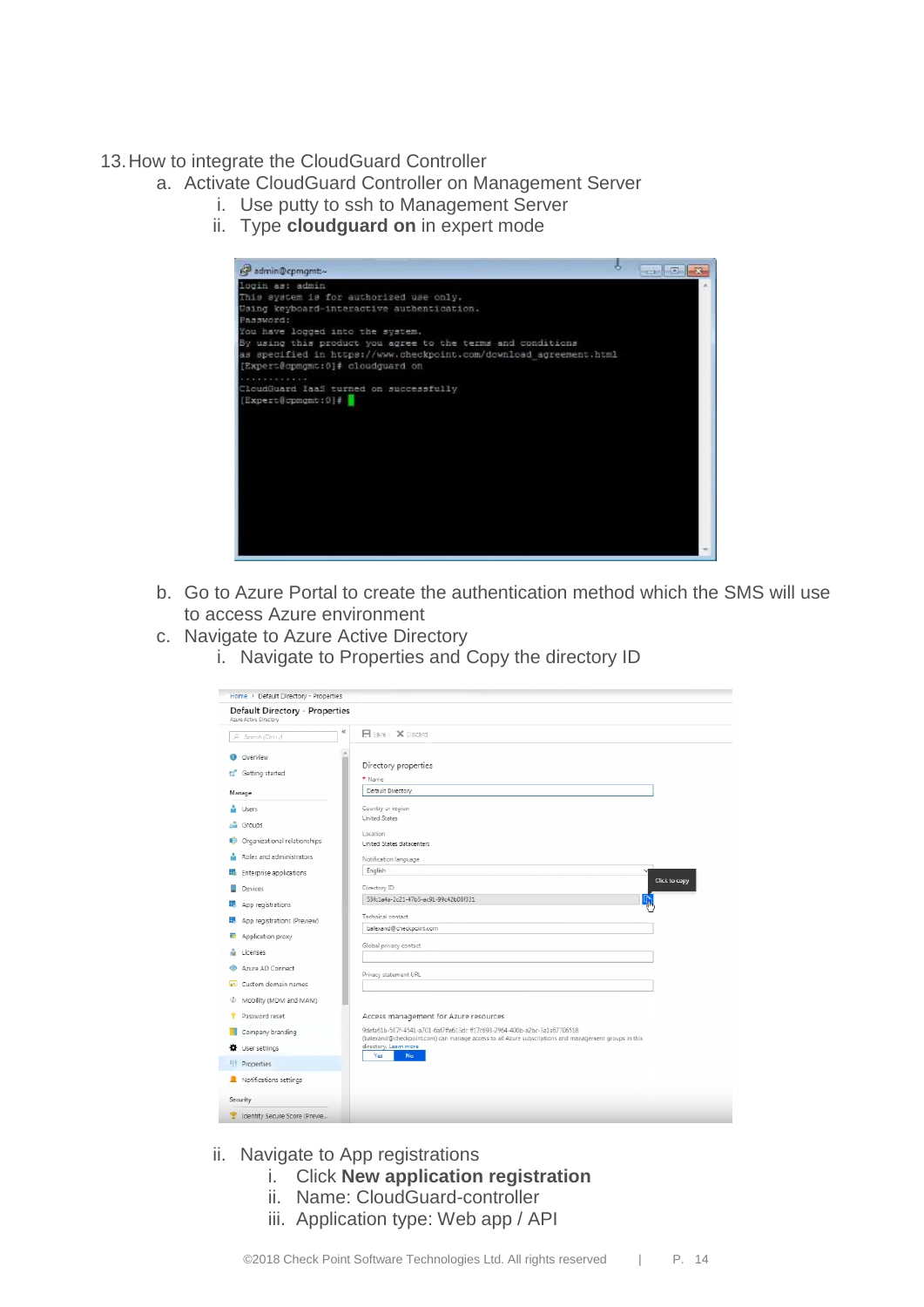- iv. Sign-on URL:<https://localhost/CloudGuard-controller>
- v. Click **Create**
- iii. Copy Application ID



- iv. Click **Settings**
	- i. Navigate to Keys
		- i. Description: CloudGuard
		- ii. Expires: Never
		- iii. Click **Save**
		- iv. Copy Value

| DESCRIPTION | <b>YPIRES</b> | VALUE                                |      |
|-------------|---------------|--------------------------------------|------|
|             | 2/21/2200     | ScDM/XRV2TIHWOPY.MR6oEXXMMsF9UEATMLI | 1111 |

- d. Now choose Resource Group or Subscription that SMS will have access to:
	- i. Navigate to myVNET-RG
	- ii. Select IAM
		- i. Click **Add**
			- i. Role: Contributor role
			- ii. Assign access to: Azure AD user, group or service principal
			- iii. Select CloudGuard-controller
			- iv. Click **Save**
- e. How to create the new datacenter object
	- i. New object -> More -> Server -> Datacenter -> Microsoft Azure
		- i. Name: Azure-Controller
		- ii. Input Application ID
		- iii. Input Secret key
		- iv. Input Directory ID
	- ii. Click **Test Connection**
		- i. Connected means that Azure native objects can be used in policy
- f. Publish session